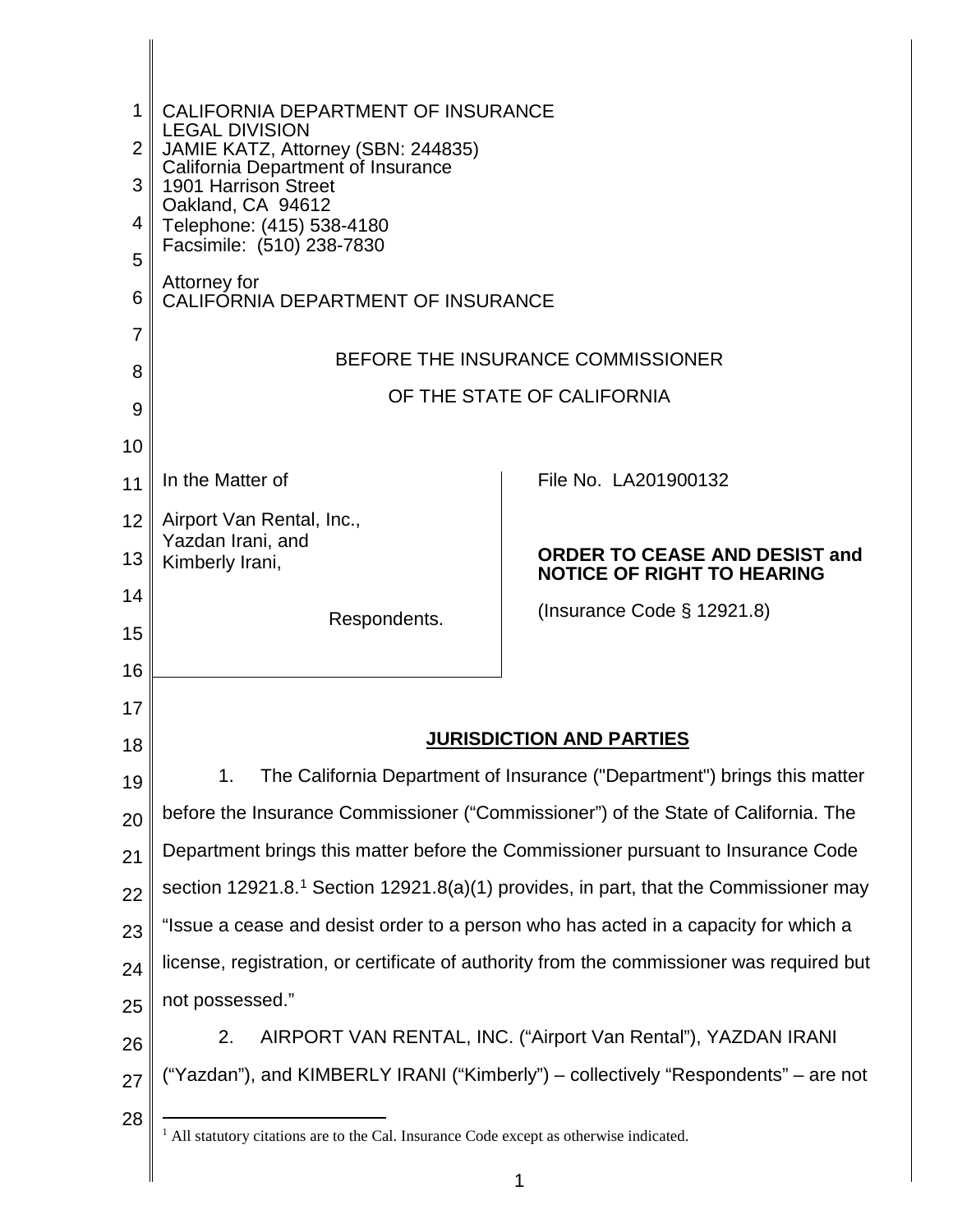5. Airport Van Rental is a company that rents vehicles, including passenger the Chief Executive Officer and has a 49% ownership interest in Airport Van Rental and Minnesota with felony financial transaction card fraud (unauthorized use), Case Number of unlawfully transporting a loaded firearm in a motor vehicle in the state of Oklahoma. criminal background or provide documents to that effect. 1 2 3 4 5 6 7 8 9 10 11 12 13 14 15 16 17 18 19 20 21 22 23 24 25 26 27 28 licensed by the Commissioner to transact insurance or engage in the business of insurance in any capacity, and were not licensed at all times relevant to this action. 3. This proceeding is governed by the California Administrative Procedures Act, Chapter 5, commencing with Government Code section 11500 *et seq.*  4. Complainant is the Department. Complainant files this matter in its official capacity pursuant to Government Code section 11503 and Insurance Code section 12921.8. **FACTUAL FINDINGS**  vans, mini vans, and automobiles. Yazdan and Kimberly own and operate it; Yazdan is Kimberly is the Secretary and has a 51% ownership interest in the company. 6. On or about May 17, 1993, Yazdan was charged in Hennepin County, 27-CR-93-020027. On or about July 25, 2013, he pled guilty to and was convicted of misdemeanor misusing credit card to secure services. 7. On or about July 8, 1993, Yazdan was arrested and charged with the crime On or about July 12, 1993, he pled guilty to and was found guilty of the charge in the District Court of Logan County and State of Oklahoma, Case Number CRM 93-397. 8. In or around 2007, Yazdan applied with the Department for an individual license; his application was deemed withdrawn when he failed to respond to the Department's inquiries concerning his misstatement on the application regarding his 9. On or about May 11, 2015, Yazdan reapplied with the Department for a license. Rather than seek an individual license, however, this time Yazdan and Kimberly sought a Business Entity license for Airport Van Rental. On the application,

2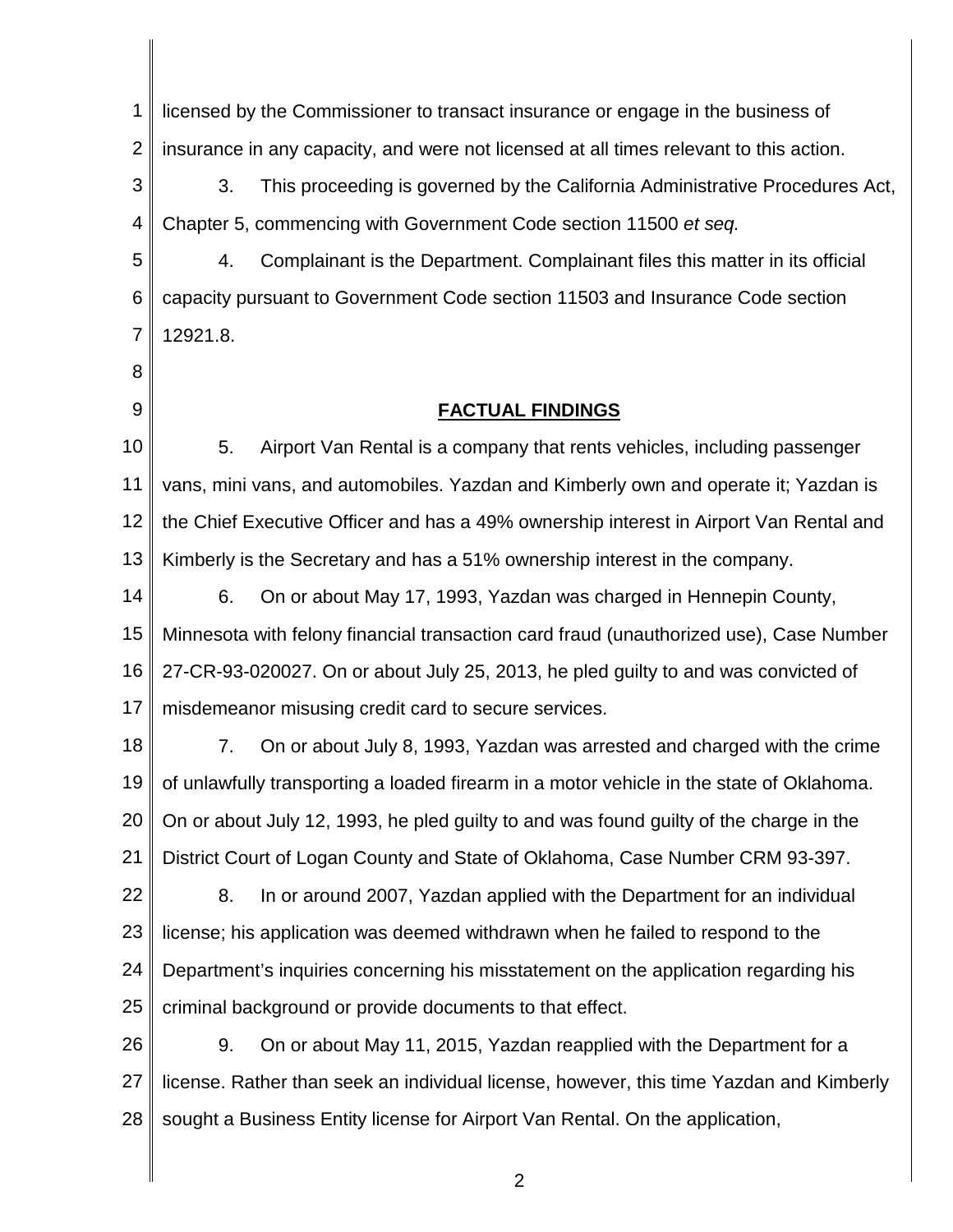controlling persons, officers, directors, managers, or any shareholders owning 10% or 1 2 3 4 5 6 Respondents misstated Yazdan's criminal background by failing to disclose it. Question 21 of the application asked, "Has the business entity or any of its partners, members, more interest in the business entity, ever been convicted of… committing a crime…?" Despite the fact that Yazdan had a 49% ownership interest in Airport Van Rental, Respondents answered "no" to this question.

 10. On or about September 21, 2015, the Los Angeles County District Attorney's 7 8 9 10 Office forwarded to the Department an anonymous complaint it received that Respondents were, among other things, selling insurance to customers without a license to do so.

11 12 13 14 11. While Yazdan eventually responded to the Department's repeated requests for a written statement concerning his criminal background, he failed to provide the requisite court documents; as such, like the 2007 application, the 2015 application was deemed withdrawn.

 Business Entity Application; it asked, "Has the business entity or any of its partners, members, controlling persons, officers, directors, managers, or any shareholders owning 15 16 17 18 19 20 21 22 23 24 12. On or about January 23, 2018, Yazdan applied for a license a third time; like the 2015 application, Yazdan and Kimberly sought a Business Entity license for Airport Van Rental. And, like the 2007 and 2015 applications, this application made misstatements to the Department concerning Yazdan's criminal background by failing to disclose it. Once again, Respondents failed to truthfully answer Question 21 on their 10% or more interest in the business entity, ever been convicted of… committing a crime…?" Despite the fact that Yazdan had a 49% ownership interest in Airport Van Rental, Respondents answered "no" to this question.

25

26 27 28 13. The 2018 application is still pending and no license has been issued. 14. On or about March 19, 2019, the Department received an anonymous complaint, alleging that Airport Van Rental was selling insurance-related products to the public without a valid license.

3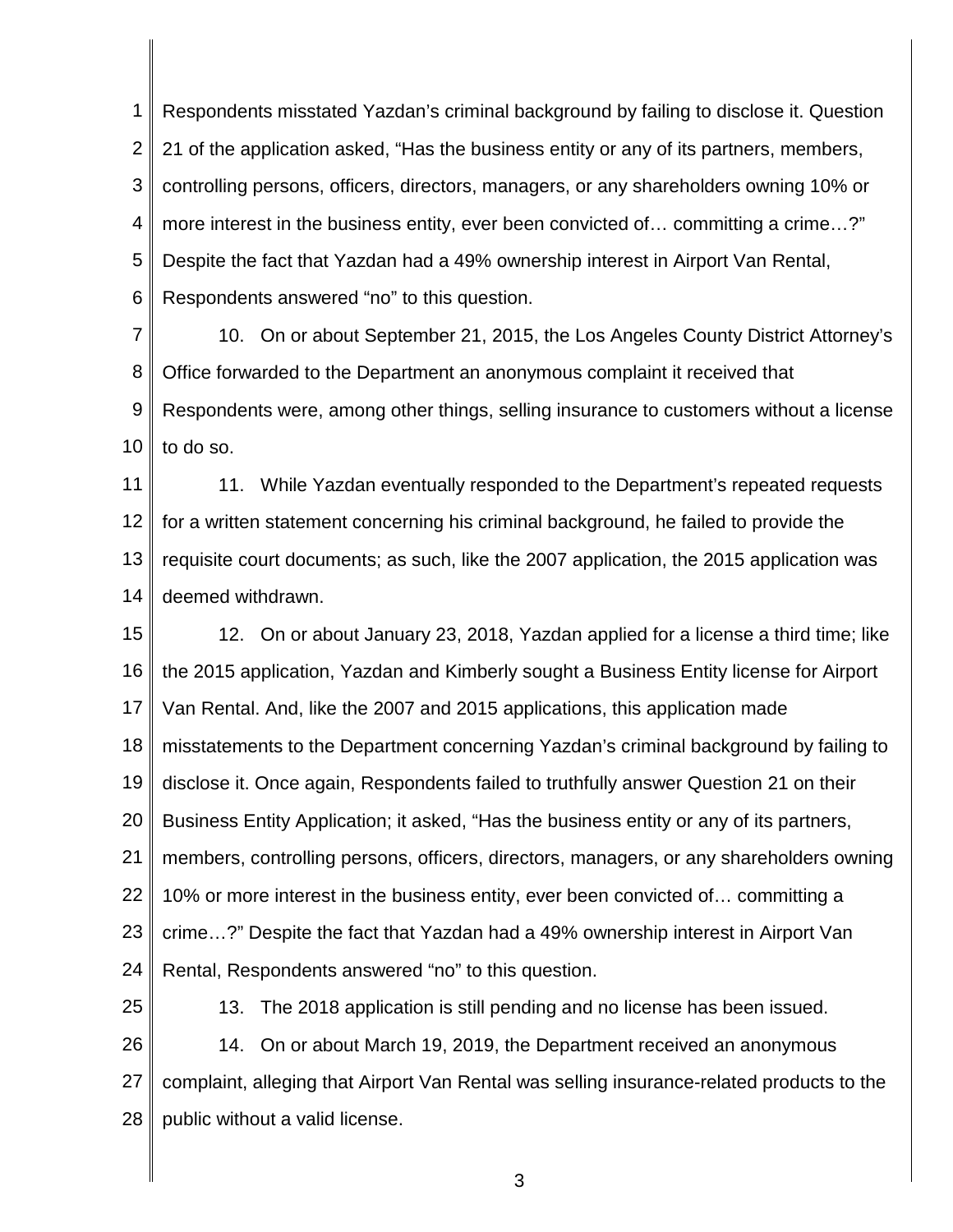with the Department. Yazdan also acknowledged that Airport Van Rental provides its customers, Airport Van Rental is selling an insurance product. Insurance is the managing general agent for rental car products, and it places coverage not possessed." A person shall not solicit, negotiate, or effect contracts of insurance, or act unless the person holds a valid license from the commissioner authorizing the person to act in that capacity. 1 2 3 4 5 6 7 8 9 10 11 12 13 14 15 16 17 18 19 20 21 22 23 24 25 26 27 28 15. On or about April 3, 2019, Eric Green, the Department's investigator assigned to handle the investigation arising from the failure to disclose Yazdan's criminal background, conducted an interview with Yazdan. During the interview, Yazdan acknowledged that any company that sells insurance must be licensed and registered insurance to its customers via Sonoran National Insurance Group ("Sonoran Insurance"). In addition, Yazdan acknowledged that, by providing insurance via Sonoran Insurance to 16. Green further discovered during the course of his investigation that Sonoran on behalf of Airport Van Rental's customers through National Specialty Insurance Company. **AUTHORITY TO IMPOSE PENALTIES**  17. Insurance Code section 12921.8(a)(1) provides that the Commissioner may "Issue a cease and desist order to a person who has acted in a capacity for which a license, registration, or certificate of authority from the commissioner was required but 18. Section 35 defines "transact" to include *any* of the following: (a) Solicitation (b) Negotiations preliminary to execution (c) Execution of a contract of insurance (d) Transaction of matters subsequent to execution of the contract and arising out of it. 19. Section 1631 provides, in part, that: in any of the capacities defined in Article 1 (commencing with Section 1621)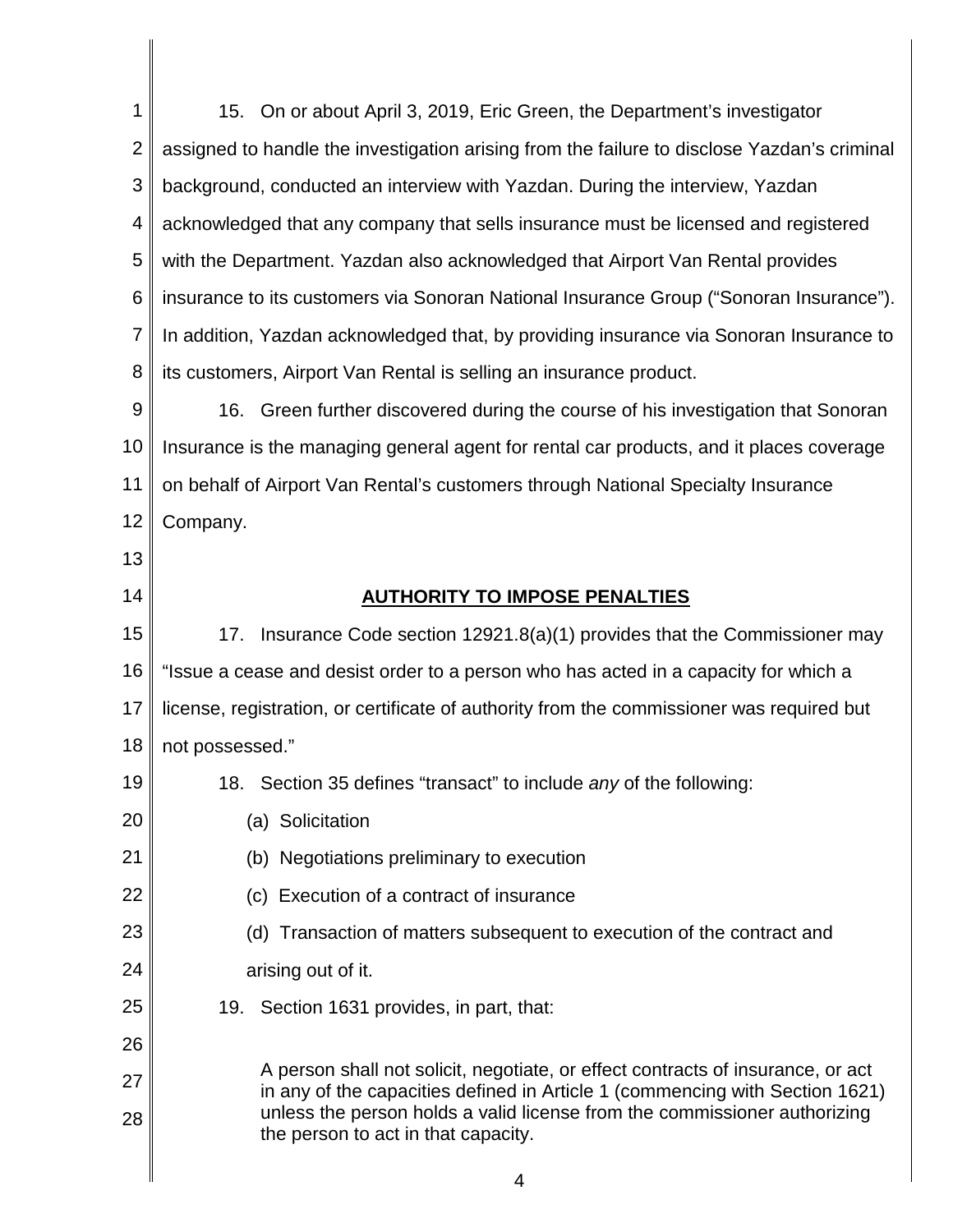| 1              |                                                                                    | 20. Section 1633 provides, in part, that:                                                                                                            |  |  |
|----------------|------------------------------------------------------------------------------------|------------------------------------------------------------------------------------------------------------------------------------------------------|--|--|
| $\overline{2}$ |                                                                                    |                                                                                                                                                      |  |  |
| 3              |                                                                                    | Any person who transacts insurance without a valid license so to act is<br>guilty of a misdemeanor punishable by a fine not exceeding fifty thousand |  |  |
| 4              |                                                                                    | dollars (\$50,000) or by imprisonment  for a period not exceeding one<br>year, or by both                                                            |  |  |
| 5              |                                                                                    |                                                                                                                                                      |  |  |
| 6              |                                                                                    | 21. The facts alleged in paragraphs 2 and $5 - 16$ show that Respondent                                                                              |  |  |
| $\overline{7}$ | transacted insurance without a license in violation of sections 1631 and 1633.     |                                                                                                                                                      |  |  |
| 8              |                                                                                    |                                                                                                                                                      |  |  |
| 9              | <b>ORDER TO CEASE AND DESIST</b>                                                   |                                                                                                                                                      |  |  |
| 10             |                                                                                    | 22. NOW, THEREFORE, RESPONDENTS AIRPORT VAN RENTAL, INC.,                                                                                            |  |  |
| 11             | YAZDAN IRANI, and KIMBERLY IRANI ARE HEREBY ORDERED to immediately                 |                                                                                                                                                      |  |  |
| 12             | CEASE AND DESIST the solicitation, marketing, sale, and issuance of any contracts, |                                                                                                                                                      |  |  |
| 13             | policies, or certificates of insurance in California.                              |                                                                                                                                                      |  |  |
| 14             |                                                                                    | 23. RESPONDENTS ARE FURTHER ORDERED TO immediately cease and                                                                                         |  |  |
| 15             | desist from the following:                                                         |                                                                                                                                                      |  |  |
| 16             | a.                                                                                 | Transacting insurance in the State of California in any capacity, including                                                                          |  |  |
| 17             |                                                                                    | but not limited to insurer, insurance agent, broker, or solicitor.                                                                                   |  |  |
| 18             | b.                                                                                 | Advertising or acting as an insurer, insurance agent, broker, or solicitor in                                                                        |  |  |
| 19             |                                                                                    | the State of California.                                                                                                                             |  |  |
| 20             | C.                                                                                 | Advertising or acting as an insurer, insurance agent, broker, or solicitor                                                                           |  |  |
| 21             |                                                                                    | exempt from regulation in the State of California.                                                                                                   |  |  |
| 22             | d.                                                                                 | Advertising, or participating in advertising, by newspaper, telephone book                                                                           |  |  |
| 23             |                                                                                    | or listing, mail, handout, business card, or by any other written or printed                                                                         |  |  |
| 24             |                                                                                    | presentation, or by telephone, radio, television, Internet, public outcry or                                                                         |  |  |
| 25             |                                                                                    | proclamation, or in any other manner or means whatsoever, whether                                                                                    |  |  |
| 26             |                                                                                    | personally or through others, that implies that they are licensed or are                                                                             |  |  |
| 27             |                                                                                    | engaged in the business of soliciting, negotiating, executing, delivering, or                                                                        |  |  |
| 28             |                                                                                    |                                                                                                                                                      |  |  |
|                |                                                                                    | ᄃ                                                                                                                                                    |  |  |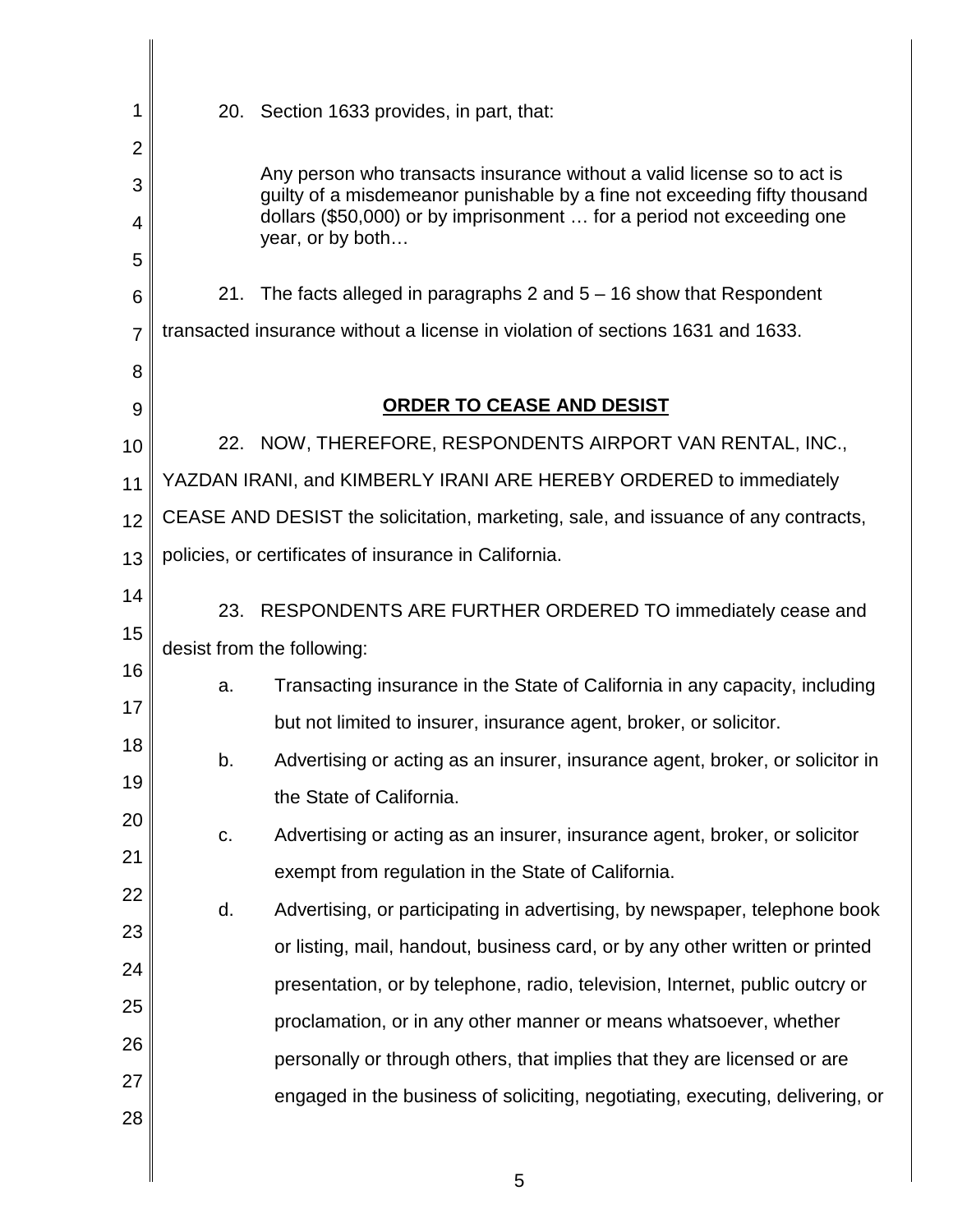|                               | furnishing insurance in the State of California in any manner.                                                                     |  |  |
|-------------------------------|------------------------------------------------------------------------------------------------------------------------------------|--|--|
| 2                             | Receiving any money, commission, fee, rebate, payment, remuneration, or<br>е.                                                      |  |  |
| 3                             | any other valuable consideration whatsoever, in connection with any                                                                |  |  |
| 4                             | insurance transactions.                                                                                                            |  |  |
| 5                             |                                                                                                                                    |  |  |
| 6                             | <b>NOTICE OF FINE</b>                                                                                                              |  |  |
| 7                             | PLEASE TAKE NOTICE that the Commissioner may, pursuant to Insurance Code                                                           |  |  |
| 8                             | § 12921.8(a)(3)(b), impose a fine of up to five thousand dollars (\$5,000) for each day                                            |  |  |
| 9                             | this Order is violated.                                                                                                            |  |  |
| 10                            |                                                                                                                                    |  |  |
| 11                            | <b>NOTICE OF RIGHT TO HEARING</b>                                                                                                  |  |  |
| 12                            | Insurance Code § 12921.8(c), a copy of which is attached to this Order, provides                                                   |  |  |
| 13                            | in part, as follows:                                                                                                               |  |  |
| 14                            | "A person to whom a cease and desist orderhas been issued,                                                                         |  |  |
| 15                            | may, within seven days after service of the order request a<br>hearing by filing a request for the hearing with the commissioner." |  |  |
| 16                            |                                                                                                                                    |  |  |
| 17                            |                                                                                                                                    |  |  |
|                               |                                                                                                                                    |  |  |
|                               |                                                                                                                                    |  |  |
|                               |                                                                                                                                    |  |  |
|                               | $\frac{1}{2}$                                                                                                                      |  |  |
|                               |                                                                                                                                    |  |  |
|                               | $\frac{1}{2}$                                                                                                                      |  |  |
|                               | $\frac{1}{2}$                                                                                                                      |  |  |
| 18 19 20 21 22 23 24 25 26 27 | $\frac{1}{2}$                                                                                                                      |  |  |
|                               | $\frac{1}{2}$                                                                                                                      |  |  |
| 28                            |                                                                                                                                    |  |  |
|                               | $\frac{1}{2}$                                                                                                                      |  |  |
|                               | 6                                                                                                                                  |  |  |